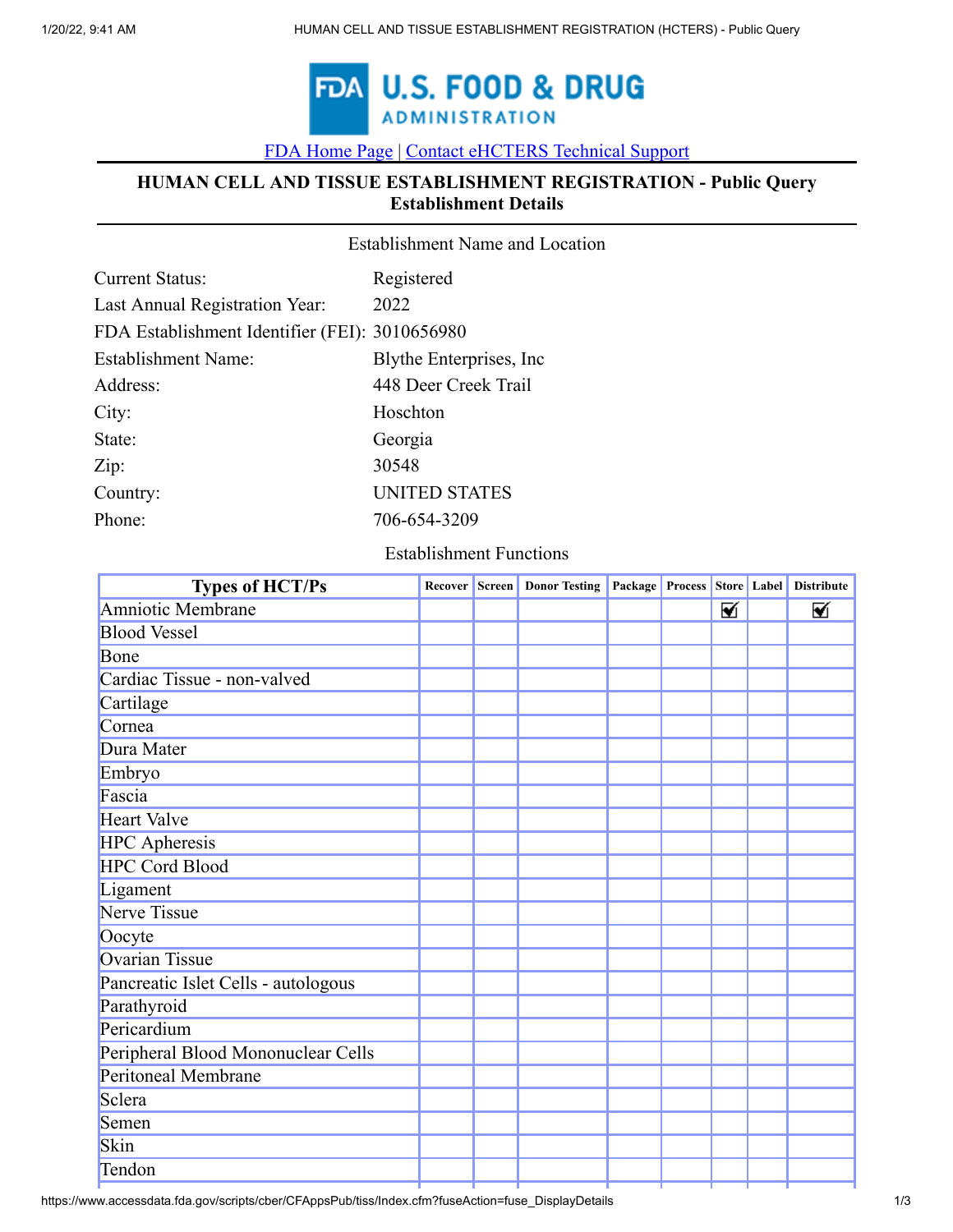1/20/22, 9:41 AM HUMAN CELL AND TISSUE ESTABLISHMENT REGISTRATION (HCTERS) - Public Query

| <b>Testicular Tissue</b> |  |  |  |  |
|--------------------------|--|--|--|--|
| Tooth Pulp               |  |  |  |  |
| Umbilical Cord Tissue    |  |  |  |  |

### Establishment HCT/P Listing

| <b>Types of HCT/Ps</b>                | HCT/Ps<br><b>Described</b><br>in 21 CFR<br>1271.10 | <b>Proprietary Names</b> |
|---------------------------------------|----------------------------------------------------|--------------------------|
| Amniotic Membrane                     | $\boldsymbol{\mathrm{X}}$                          |                          |
| <b>Blood Vessel</b>                   |                                                    |                          |
| Bone                                  |                                                    |                          |
| Cardiac Tissue - non-valved           |                                                    |                          |
| Cartilage                             |                                                    |                          |
| Cornea                                |                                                    |                          |
| Dura Mater                            |                                                    |                          |
| Embryo                                |                                                    |                          |
| Fascia                                |                                                    |                          |
| <b>Heart Valve</b>                    |                                                    |                          |
| <b>HPC</b> Apheresis                  |                                                    |                          |
| <b>HPC Cord Blood</b>                 |                                                    |                          |
| Ligament                              |                                                    |                          |
| <b>Nerve Tissue</b>                   |                                                    |                          |
| Oocyte                                |                                                    |                          |
| <b>Ovarian Tissue</b>                 |                                                    |                          |
| Pancreatic Islet Cells - autologous   |                                                    |                          |
| Parathyroid                           |                                                    |                          |
| Pericardium                           |                                                    |                          |
| Peripheral Blood Mononuclear<br>Cells |                                                    |                          |
| Peritoneal Membrane                   |                                                    |                          |
| Sclera                                |                                                    |                          |
| Semen                                 |                                                    |                          |
| Skin                                  |                                                    |                          |
| Tendon                                |                                                    |                          |
| <b>Testicular Tissue</b>              |                                                    |                          |
| <b>Tooth Pulp</b>                     |                                                    |                          |
| <b>Umbilical Cord Tissue</b>          |                                                    |                          |

# HCT/P Listing - Donor Information

| <b>Types of HCT/Ps</b>             | <b>SIP</b> | <b>Directed</b> | Anonymous | <b>Autologous</b> | <b>Family Related</b> |
|------------------------------------|------------|-----------------|-----------|-------------------|-----------------------|
| Embryo                             |            |                 |           |                   |                       |
| <b>HPC</b> Apheresis               |            |                 |           |                   |                       |
| <b>HPC Cord Blood</b>              |            |                 |           |                   |                       |
| Oocyte                             |            |                 |           |                   |                       |
| Peripheral Blood Mononuclear Cells |            |                 |           |                   |                       |
| Semen                              |            |                 |           |                   |                       |

## **Print Date: 01/20/2022**

| Print This Page |  |
|-----------------|--|
|                 |  |